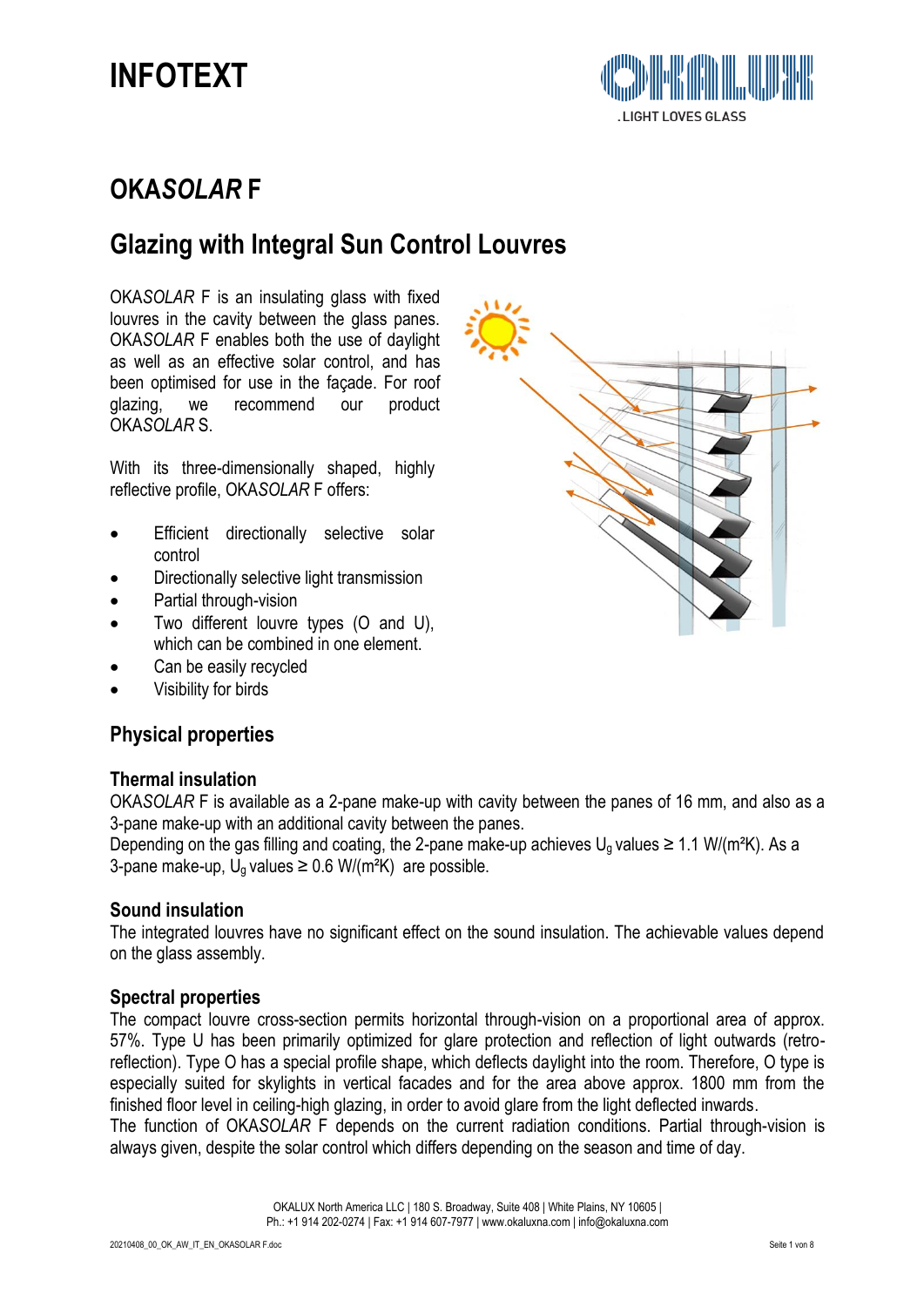

 $\alpha$ 

₩

 $90^\circ$ 

Integrated in a vertical façade, OKA*SOLAR* F functions as follows:

1. direct irradiation from high and medium solar altitude

- thermal solar control with a low total solar energy transmittance as  $\geq 9$  %, in particular secondary heat transfer with low solar radiation transmission
- alare protection
- light re-directed into the room with type O
- 2. direct irradiation from low solar altitude
	- partial transmission of the direct sunlight
	- light re-directed into the room with type O
- 3.diffused irradiation (overcast sky)
	- preferred light transmission flat in every part of the room

#### **Technical values of standard types**

The following information applies to 2-pane make-up consisting an external pane with a thickness of 6 mm with a functional coating at face #2 and an inner pane with a thickness of 6 mm.

**Table 1:** Geometry of the different OKA*SOLAR* F types

| Type            | Angle of      | Distance of    | Horizontal              | Through-vision to     | Lock out             |                       |
|-----------------|---------------|----------------|-------------------------|-----------------------|----------------------|-----------------------|
| <b>OKASOLAR</b> | louvre<br>r°1 | louvre<br>[mm] | through-<br>vision<br>% | above<br>$\alpha$ [°] | lower<br>$\beta$ [°] | angle<br>$\gamma$ [°] |
| F O             |               | 9.5            | 57                      | 28                    | 50                   | 28                    |
|                 |               | 9.5            | 57                      | 28                    | 50                   | 28                    |





OKALUX North America LLC | 180 S. Broadway, Suite 408 | White Plains, NY 10605 | Ph.: +1 914 202-0274 | Fax: +1 914 607-7977 | www.okaluxna.com | info@okaluxna.com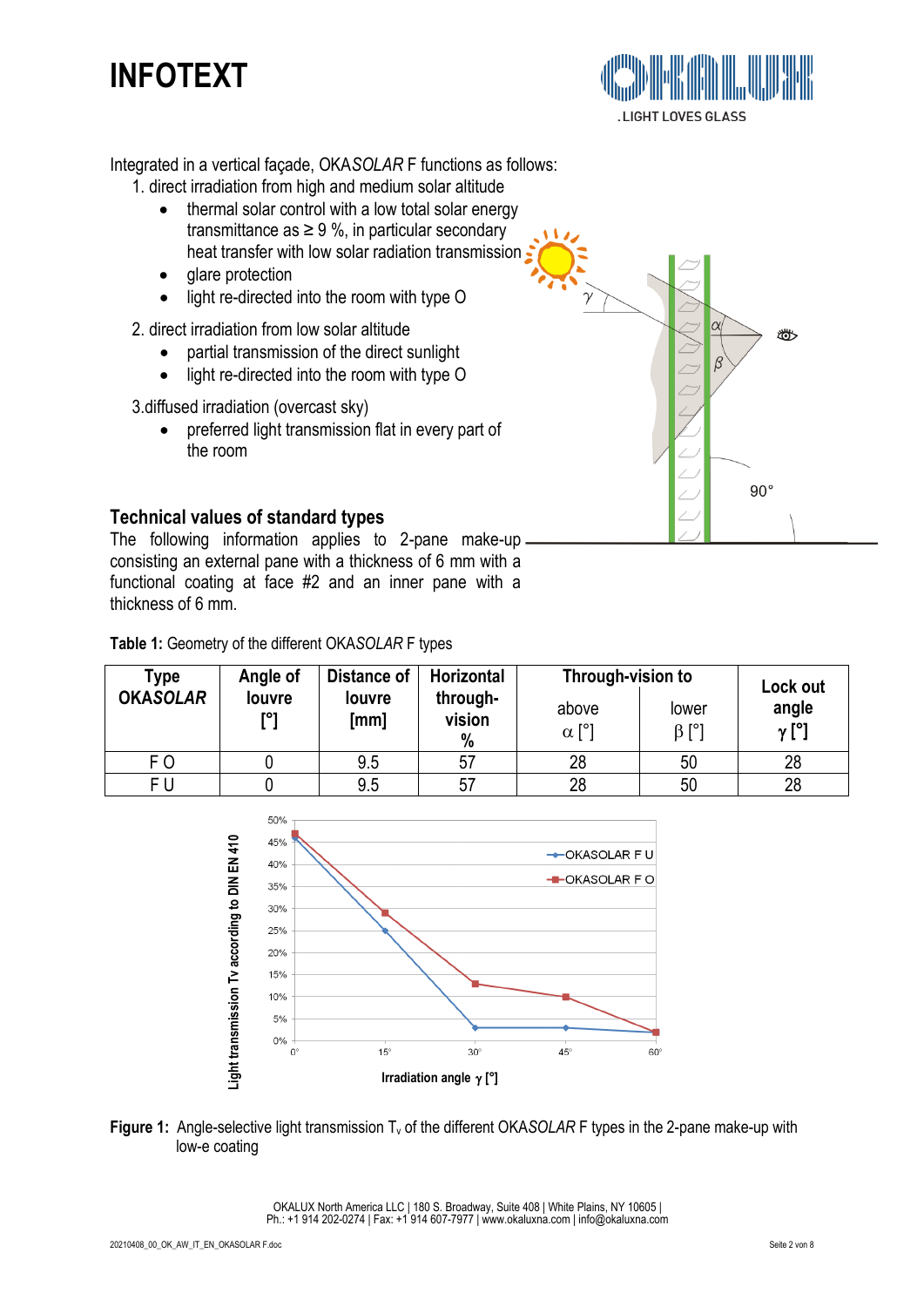

|  | Table 2: Technical values for the 2-pane make-up with low-e coating as well as solar control coating 70/37 |
|--|------------------------------------------------------------------------------------------------------------|
|  |                                                                                                            |

| Type            | <b>Functional</b> | T <sub>v</sub> % | T <sub>v</sub> % | TSET %  | TSET%     | $U_q$ value [W/(m <sup>2</sup> K)] |       |                                |
|-----------------|-------------------|------------------|------------------|---------|-----------|------------------------------------|-------|--------------------------------|
| <b>OKASOLAR</b> | coating           | min. $1$ )       | max. $2)$        | min. 1) | max. $2)$ | $Ug$ [Btu/(hr ft <sup>2</sup> °F)] |       |                                |
|                 |                   |                  |                  |         |           | cavity 16 mm                       |       |                                |
|                 |                   |                  |                  |         |           | Krypton                            | Argon | Air                            |
| F <sub>O</sub>  |                   |                  | 48               | 18      | 46        | 1.1(0.19)                          |       | $\mid$ 1.7 (0.30)   2.1 (0.37) |
| F U             | low-e             |                  | 47               | 18      | 45        |                                    |       |                                |
| F <sub>O</sub>  |                   |                  | 41               | 14      | 31        |                                    |       |                                |
| FU              | solar             |                  | 41               | 14      | 31        | 1.1(0.19)                          |       | $\mid$ 1.7 (0.30)   2.1 (0,37) |

The following information applies to 3-pane make-up consisting of a 6 mm external pane functional coating at face #2, a 6 mm middle pane and a 6 mm inner pane with a thermal control coating at face #5.

| <b>Typ</b>      | <b>Functional</b> | T <sub>v</sub> % | T <sub>v</sub> % | <b>TSET %</b> | TSET%     | $Ug$ value [W/(m <sup>2</sup> K)]  |                                |           |
|-----------------|-------------------|------------------|------------------|---------------|-----------|------------------------------------|--------------------------------|-----------|
| <b>OKASOLAR</b> | coating           | min. $1$ )       | max. 2)          | min. $1$ )    | max. $2)$ | $Ug$ [Btu/(hr ft <sup>2</sup> °F)] |                                |           |
|                 |                   |                  |                  |               |           | cavity 16 mm/10 mm                 |                                |           |
|                 |                   |                  |                  |               |           | Krypton                            | Argon                          | Air       |
| F <sub>O</sub>  |                   |                  | 43               |               | 35        |                                    | $0.6(0.11)$ 0.9 (0.16)         | 1.2(0.21) |
| FU              | low-e             |                  | 42               |               | 35        |                                    |                                |           |
| F <sub>O</sub>  |                   |                  | 37               |               | 24        |                                    | $\mid$ 0.6 (0.11)   0.9 (0.16) | 1.1(0.19) |
| FU              | solar             |                  | 37               |               | 26        |                                    |                                |           |

<sup>1)</sup> for angle of incidence  $\gamma = 60^\circ$ 

<sup>2)</sup> for angle of incidence  $\gamma = 0^{\circ}$  (vertical to the glass surface)

Legend and related values:

|                | unit | standard              | technical term                                                                             |
|----------------|------|-----------------------|--------------------------------------------------------------------------------------------|
| $U_q$          |      | $W/(m^2K)$ DIN EN 673 | Thermal transmittance                                                                      |
|                |      | <b>DIN EN 674</b>     |                                                                                            |
| <b>TSET</b>    | $\%$ | <b>DIN EN 410</b>     | Total solar energy transmittance or solar heat gain coefficient                            |
| $T_{\rm v}$    | %    | <b>DIN EN 410</b>     | Light transmission (direct/hemispheric resp. diffuse/                                      |
|                |      |                       | hemispheric)                                                                               |
| $R_{w}$        | dB   | <b>DIN EN 20140</b>   | Sound reduction coefficient                                                                |
| F <sub>c</sub> | $\%$ | <b>DIN 4108</b>       | Reduction factor of a solar control system, F <sub>C</sub> =TSET/TSET <sub>reference</sub> |
| <b>SC</b>      | $\%$ | <b>GANA Manual</b>    | Shading coefficient, SC=TSET/0.86                                                          |

The above data are approximate data. They are based on measurements of approved test institutes and calculations derived from these measurements. Values determined on a project-specific basis may vary from the above values. The values continue to vary if other coatings are used.

Direct transmission relates to direct incidence of light, generally vertical (model situation for direct sunlight). Diffuse transmission applies to homogeneous, diffuse incidence of light from the outer hemisphere (model situation for an overcast sky). All values were measured hemispherically.

A low-e coating or a combined solar and low-e coating at face #2 changes the colour appearance when viewed from outside.

> OKALUX North America LLC | 180 S. Broadway, Suite 408 | White Plains, NY 10605 | Ph.: +1 914 202-0274 | Fax: +1 914 607-7977 | www.okaluxna.com | info@okaluxna.com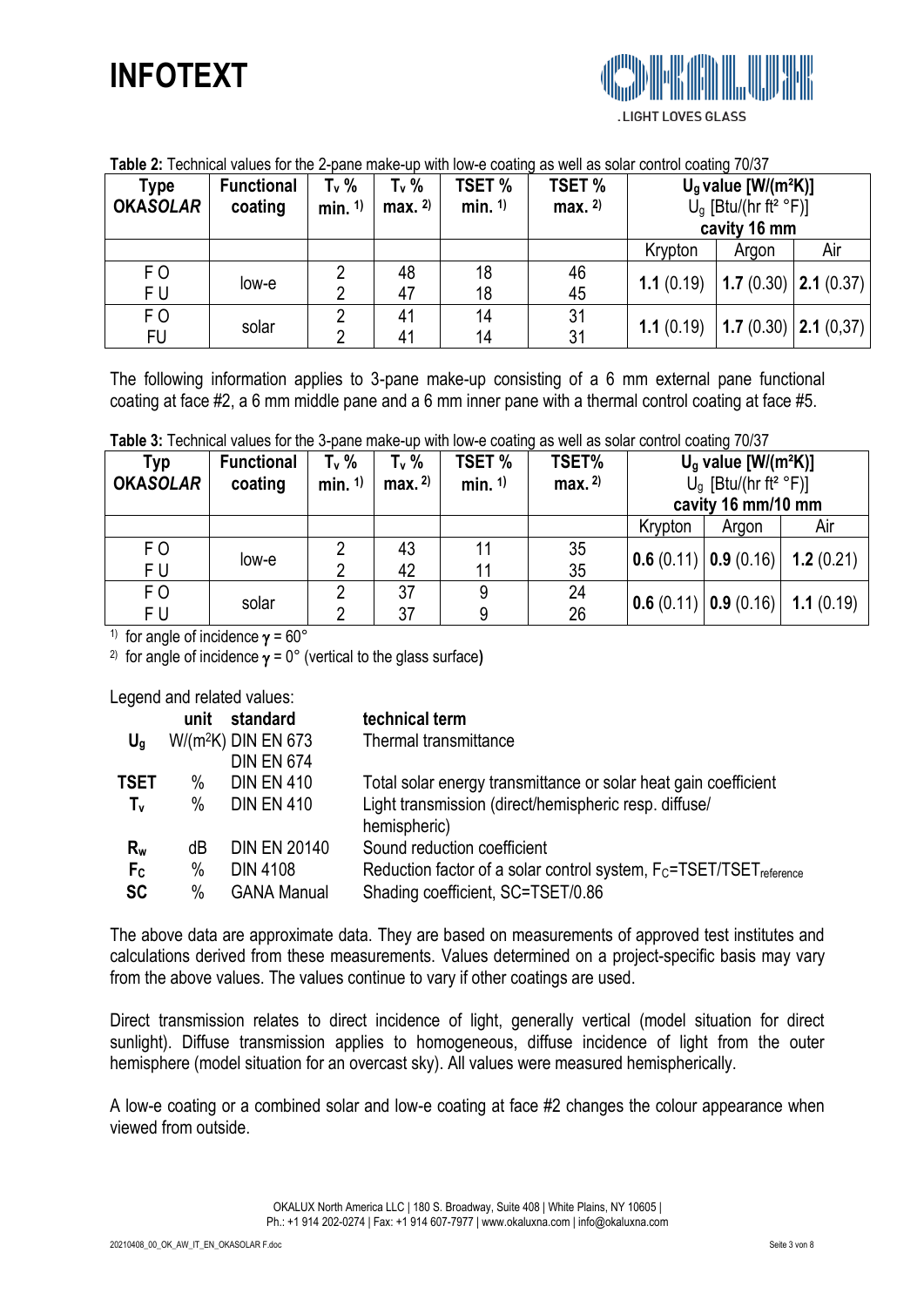

The specified values may change as a result of technical developments. No guarantee is therefore given for their correctness.

#### **Make-up**

The special feature of OKA*SOLAR* F is that the louvres for solar control and use of daylight are integrated in the cavity between the glass and therefore pose no special requirements concerning the installation, maintenance and cleaning. In fact, the OKA*SOLAR* element can be treated like conventional insulating glass. The glass thickness and type are based on the structural needs and constructional requirements.

#### **Standard make-up:**

#### **2-pane make-up**

External pane made of thermally treated glass, low-e/solar control coating face #2 Cavity: 16 mm with integrated louvres and gas filling Inner pane made of thermally treated glass

#### **3-pane make-up**

External pane made of thermally treated glass, low-e/solar control coating face #2 Cavity 1: 16 mm with integrated louvres and gas filling Middle pane made of thermally treated glass Cavity 2: 8 to 12 mm with gas filling Inner pane made of thermally treated glass, low-e coating face #5

### **Dimensions**

The table and drawing below show maximum dimensions and visible widths.

| glass dimension parallel to louvre direction      | A | max. 3000 mm |
|---------------------------------------------------|---|--------------|
| glass dimension perpendicular to louvre direction | B | max. 4000 mm |
| louvre length                                     | C | max. 1000 mm |
| unsupported span of louvres                       |   | max. 1000 mm |
| visible width edge profile                        | F | 17,5 mm      |
| visible width of joint profile                    | G | 17,5 mm      |



OKALUX North America LLC | 180 S. Broadway, Suite 408 | White Plains, NY 10605 | Ph.: +1 914 202-0274 | Fax: +1 914 607-7977 | www.okaluxna.com | info@okaluxna.com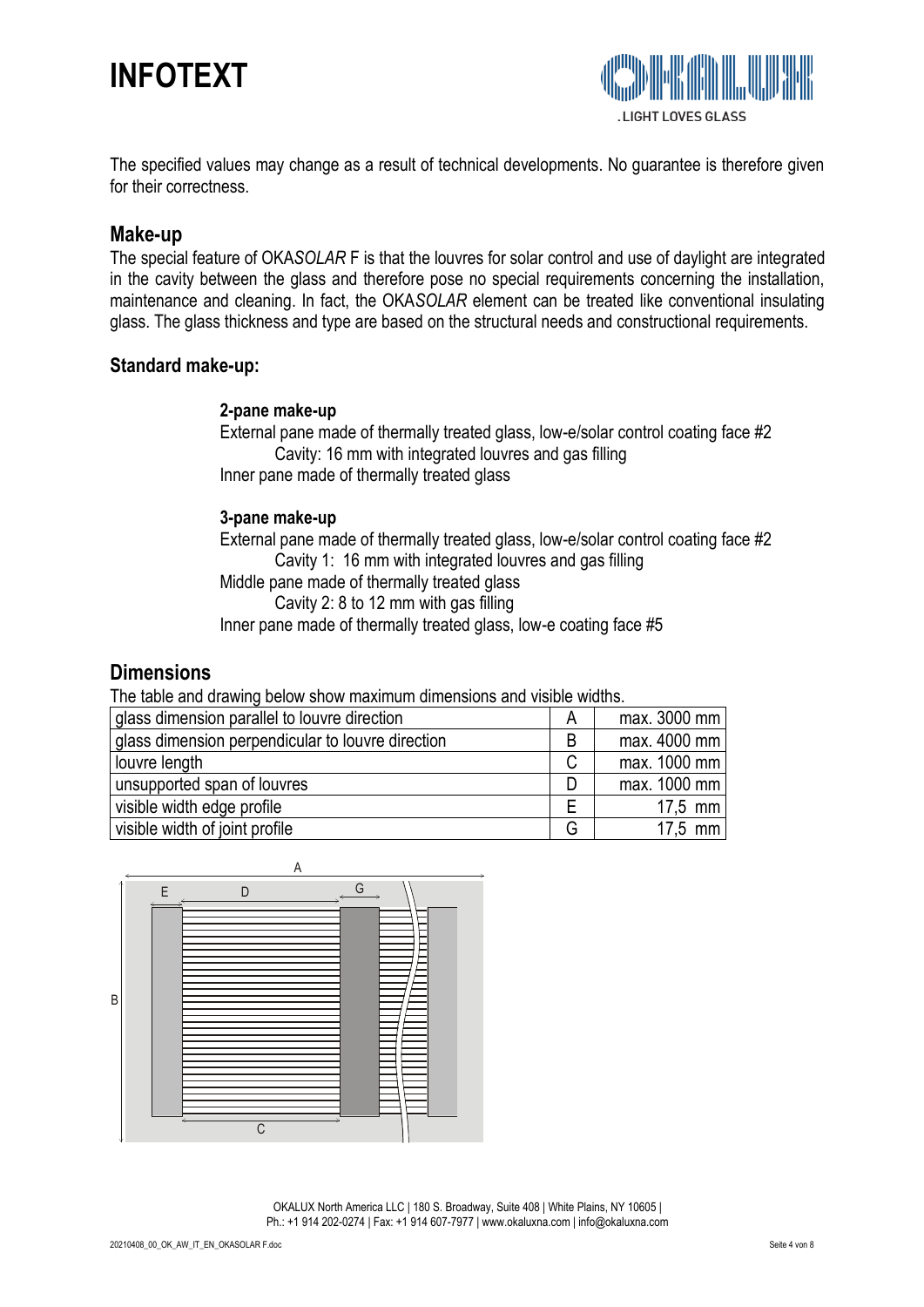

The maximum area is 7 m<sup>2</sup>. Special shapes are possible. The feasibility and divisions must be discussed with OKALUX beforehand. It may be necessary to use an increased secondary sealant in the case of smaller dimensions and/or greater thickness of glass. The required edge seal width must be discussed with OKALUX beforehand. In the case of over sized units, joints could occur at the edge and joint profiles. OKALUX will specify the location of the joints.

For tolerance reason and due to different thermal expansions, the insert may exhibit a visible light gap between the insert and the spacer bar. For this reason, the overall sealant (spacer bar + secondary seal) plus additional 5 mm have to be covered by a profile or by an appropriate edge screen printing.

In the case of a polysulphide as secondary seal, it may be necessary to use a exceed cover in order to provide sufficient UV control. In the case of a frameless glazing system, it is generally recommended that the edge areas are covered using a UV-impenetrable edge enamelling. Depending on loading, the required sealant width can be considerably greater than that of "conventional" insulating glazing.

Depending on the insulating glass formats, joint profiles may be required to support the louvres. If we do not receive any specifications, we will provide a symmetrical division of the louvres for each individual insulating glass unit. Please consult us in good time if a different division is required.

Edge and joint profiles have a matt, eloxal finish in the colour black C-35 (EV6). Profiles can be produced in other colours upon request.

### **Planning instructions**

On the basis of the planning data, in particular

- geographical latitude of the project
- possible façade inclination
- façade orientation
- room utilisation

we develop a project-specific OKA*SOLAR* assessment. The shading times of the respective OKA*SOLAR*  type are evident in the OKA*SOLAR* assessment.

OKA*SOLAR* does not totally block out the sun which can at times shine through the louvres and be partially redirected to the inside. A part of the retro-reflected light is reflected once more by the outer glass surfaces to the inside. These circumstances may make it advisable to put in additional internal glare protection to satisfy especially demanding applications (e.g. computer workstations).

The louvres have a highly reflective coating, which contributes to an effective redirection of solar radiation. For this reason, certain lighting conditions and viewing angles may already make slight deviations in the positions of some of the louvres visible. These deviations are unavoidable and do not affect the function of the insulating glass.

If the OKA*SOLAR* insulating glazing is being installed at temperatures < 0°C in an unheated building (winter construction site), we must be notified of this in writing beforehand.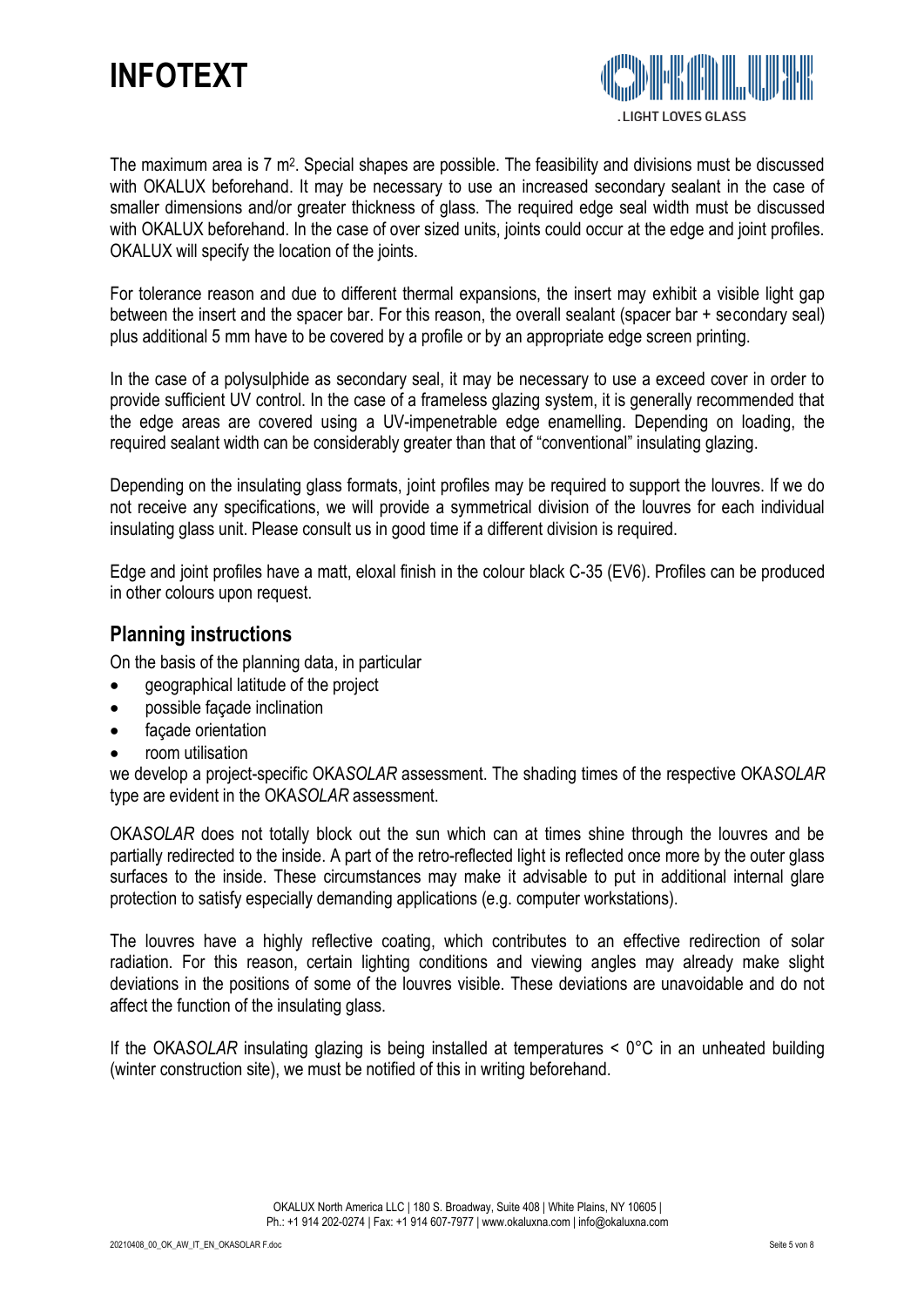

### **Installation instructions**

OKA*SOLAR* insulating glass is glazed as per normal insulating glass. During transportation, the insert may slide to the side, creating a greater visible slit between the spacer and the insert or the support profiles could become inclined. We must be notified in writing beforehand of any special loads which may occur during transportation (vibrations/shaking).

For instructions and recommendations for the installation of our insulating glazing, please refer to our information and instructions for customers contained in "Delivery of OKA*LUX* Glass Products" and "General Information on Glazing".

### **OKA***SOLAR* **Design**

We recommend the use of the OKA*SOLAR* type that best complies with the requirements to be met and the installation situation (orientation, inclination) specified in the cover note.

### **Type designation**

The type designation ends in a Roman numeral (I, II, III or IV). This indicates the direction in which the louvres of OKA*SOLAR* are "opened". In façades, the louvres usually run horizontally (Type I, providing shade against the high sun).

When used in roof glazing constructions, the louvres should if possible be turned so that they are "opened" towards the north, in order to provide shade against the sun from the south.

### **Solar diagram**

The OKA*SOLAR* design contains a solar diagram for each glazing orientation that occurs. This indicates how long the sun can shine directly through the selected glazing, for each time of year or time of day. With OKA*SOLAR*, the sun shines only partially through between the louvres.



### Example of a solar diagram

OKALUX North America LLC | 180 S. Broadway, Suite 408 | White Plains, NY 10605 | Ph.: +1 914 202-0274 | Fax: +1 914 607-7977 | www.okaluxna.com| info@okaluxna.com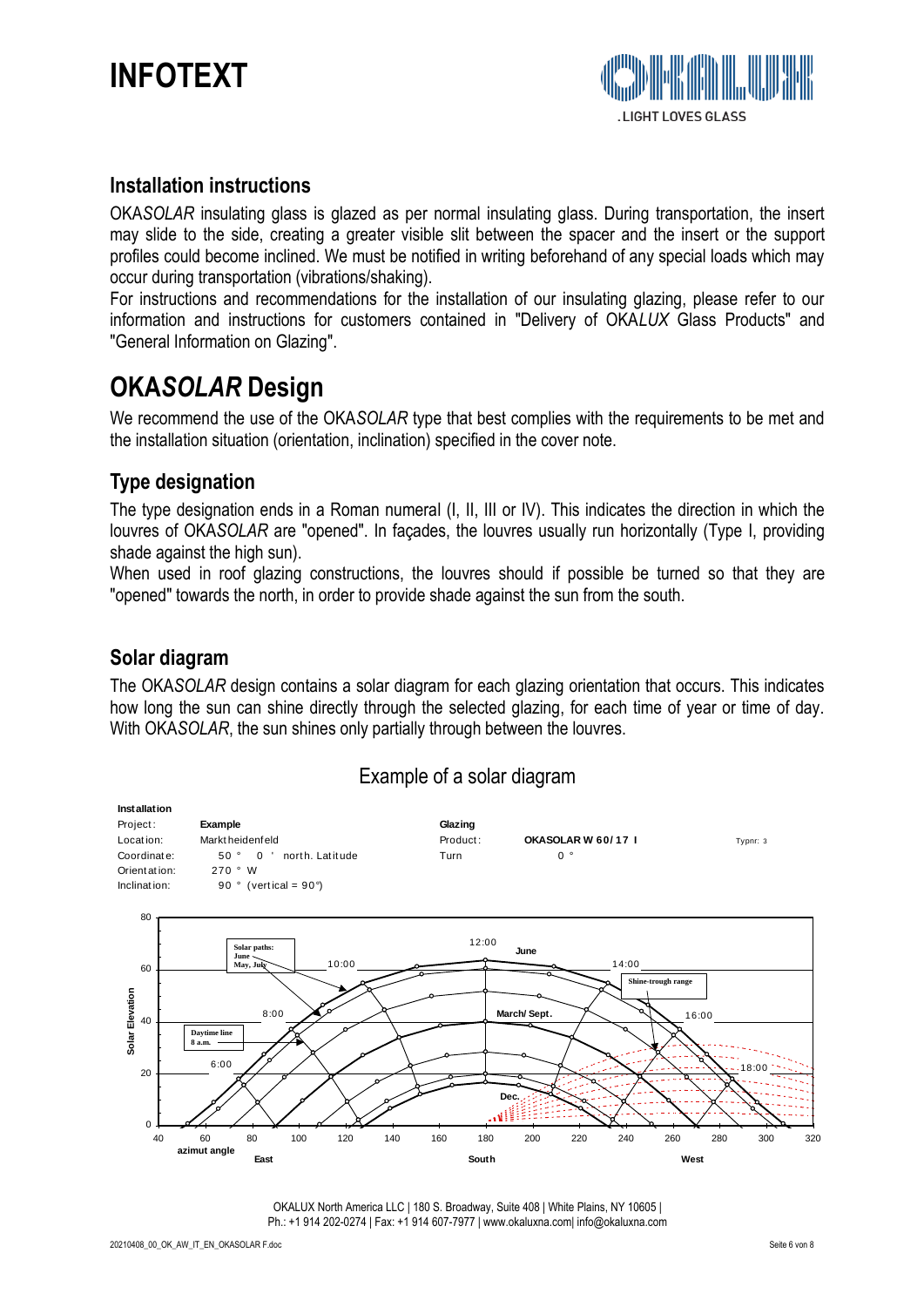### **Terms**

**Coordinates:** Geographical latitude of the installation site, the path of the sun is dependent on the geographical latitude

**Orientation**: Direction the glazing is facing,  $0^{\circ}$  = North,  $90^{\circ}$  = East, etc.

**Inclination**: Inclination of the glazing with respect to the horizontal, horizontal =  $0^\circ$ , vertical =  $90^\circ$ 

**Product**: OKA*SOLAR* type for which the diagram was drawn up. If clear glass without louvres is examined for purposes of comparison, "Clear glass" appears here.

**Rotation**: see type designation

#### **Paths of the sun**

The solid black lines show the paths of the sun for various days in the year. The height of the sun is entered depending on the azimuth angle (90° = East, 180° = South). The lines for the time of day are entered at right angles to these.

Example: At 4 p.m. (solar time) in June, the sun is at an azimuth of approx. 260° (that is, almost exactly in the West), and at about 37° above the horizon.

### **Shine-through range**

In the places where the paths of the sun overlap with the see-through range, the sun shines through the glazing (with OKA*SOLAR* partially through the louvres).

Example: In December the sun shines through some of the glazing from approx. 2 p.m. until sunset, but in June not until approx. 5 p.m.

### **Solar time, deviations from local time**

Solar time is specified in the solar diagrams, that is, at 12 noon the sun is at its highest point and is exactly due South. This time differs from local time. There are three reasons for this discrepancy:

- Time zone: since the sun cannot be at its highest point in all places within a time zone at 12 noon, solar time differs from local time by a few minutes. For example, the sun reaches its highest point in Berlin approx. 19 minutes earlier than in Frankfurt.
- Periodic fluctuations in the earth's orbit and in the earth's rotation cause an additional deviation of up to 16 minutes.

For this reason, actual local time fluctuates within a range of approx. 30 minutes, depending on the time of year. At 12 o'clock solar time, for example, local time in Berlin fluctuates between 11:50 and 12:20, and in Madrid between 12:59 and 13:29.

- Summer time: In summer time, one more hour must be added to solar time.